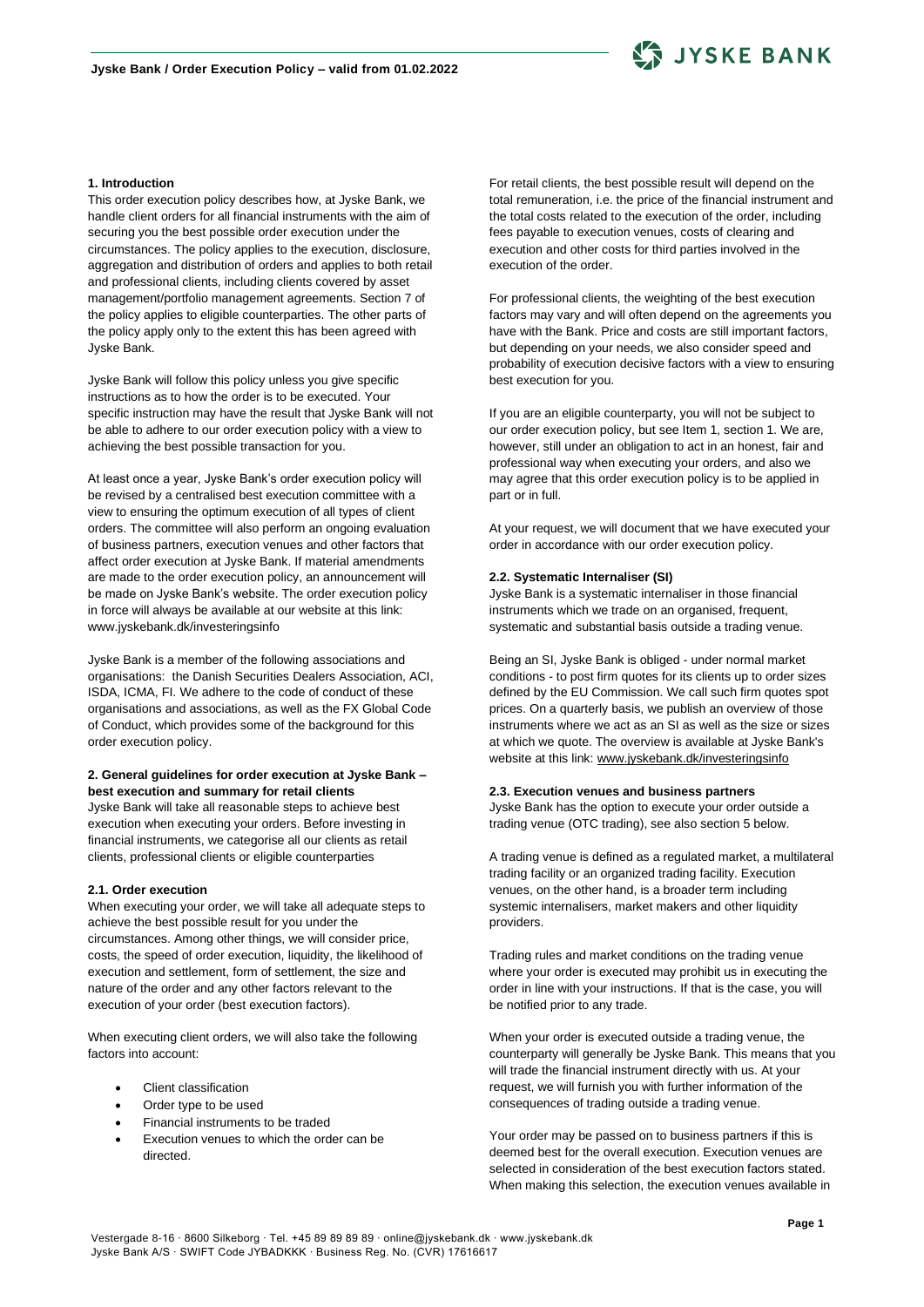

the market that Jyske Bank uses for the individual categories of financial instruments are considered. The selection also takes into account Jyske Bank's own commissions and costs related to the execution of the order through each one of these execution venues. We assess the individual execution venues on a regular basis to achieve the best possible execution of your order. If your order includes financial instruments, including securities, which are admitted to trading on a trading venue, we may choose to execute the order on that particular venue or with Jyske Bank as the counterparty. Generally, we will be your counterparty if this is not to your disadvantage.

Jyske Bank publishes an annual overview of the top five execution venues for each class of financial instruments. Further, we publish a quarterly report on the quality of execution for those instruments where we act as an SI or as a market maker (first time after the second quarter of 2018), as well as - on an ongoing basis - a complete list of the execution venues used by Jyske Bank. The overview targets both retail and professional clients. The information is available on our website through the following link: [www.jyskebank.dk/investeringsinfo](http://www.jyskebank.dk/investeringsinfo)

#### **2.4. Partial settlements**

In the event that your order cannot be executed in its entirety due to lack of liquidity in the market, the Bank will not be under the obligation to carry out partial execution/settlement. If possible, the client will prior to a transaction be asked to decide whether or not he wants partial settlement.

## **2.5. Aggregation of orders**

Your order may be aggregated with other client orders or the Bank's own orders, when we assess that, on the whole, this will be to the advantage of our clients. If an aggregated order is executed in its entirety, the individual orders will be settled at the average price. If an aggregated order is executed in part, the individual orders will be settled pro rata at the average price, and your order will normally be executed before the Bank's own orders.

In cases where we receive several client orders at the same price, it will generally be the time of receipt of your order that will decide the order according to which your order will be executed and settled.

#### **2.6. Internal order matching**

Matching opposing orders between clients covered by asset management agreements / portfolio management agreements in Jyske Capital may occur. We only apply internal order matching if we can make sure that you would not be worse off had internal order matching not been applied, and provided, among other things, that prices reflect actual market prices.

Jyske Bank does not apply systematic internal order matching in financial instruments for which we are a systematic internaliser.

#### **2.7. Order types**

The order type that can be applied depends generally on the order types that are made available by the individual execution venue and the financial instrument that you wish to trade. However, Jyske Bank reserves the right not to accept order

types of an execution venue if the Bank's systems do not support the desired order type.

Particularly when using the order type stop loss, the client should be aware that the desired stop loss price is not equal to the settlement price as factors such as market liquidity and trading volume will affect the final settlement price.

Placing of orders must meet the general terms and conditions for placing orders with Jyske Bank, which are described on the Bank's website in the document ""Order types at Jyske Bank". This document describes the types of orders that we offer. The document can be retrieved by clicking this link: [www.jyskebank.dk/investeringsinfo](http://www.jyskebank.dk/investeringsinfo)

#### **2.8. Right to refrain from executing an order**

Jyske Bank may refuse to execute your order in the event we suspect market abuse.

### **3. Specific circumstances**

If it is possible to trade during force majeure situations, exceptional market conditions and system breakdowns, the Bank may not be able to follow the guidelines for the order execution policy.

Trading venues and other execution venues reserve the right to cancel trades if, for instance, they have been executed on the basis of technical or manual errors.

The rules about cancellation, etc. are described in detail in the membership rules of the individual trading venues. Jyske Bank reserves the right to cancel such trades as may be cancelled under these rules and therefore assumes no liability for such cancellations. Also, Jyske Bank reserves the right to cancel transactions made on the basis of technical or manual errors.

Jyske Bank reserves the right not to execute orders in connection with which there is suspicion or proof of circumstances covered by the rules on prohibition on market abuse or in the event we suspect money laundering.

Under unusual market conditions, we are not under an obligation to provide firm quotes for the instruments for which we are a systematic internaliser, see also section 2 above.

## **3.1. Tax-favoured savings**

In connection with investments under this type of savings (pension, children's savings or home savings), Jyske Bank can solely trade shares or bonds that have been listed for trading on an organised execution venue outside the EU/EEA provided that the execution venue is a member of the WFE (World Federation of Exchanges) or Jyske Bank in other respects considers the execution venue equal to a regulated market. A list of third-country stock exchanges that are considered regulated is available on www.jyskebank.dk/investeringsinfo

## **3.2. Powers of attorney etc.**

If another private individual is trading on your behalf, via a power of attorney agreement, etc., the provisions of this order execution policy will still apply to you, and any situations in which you incur costs due to actions by the holder of the power of attorney or lack of action in connection with the settlement of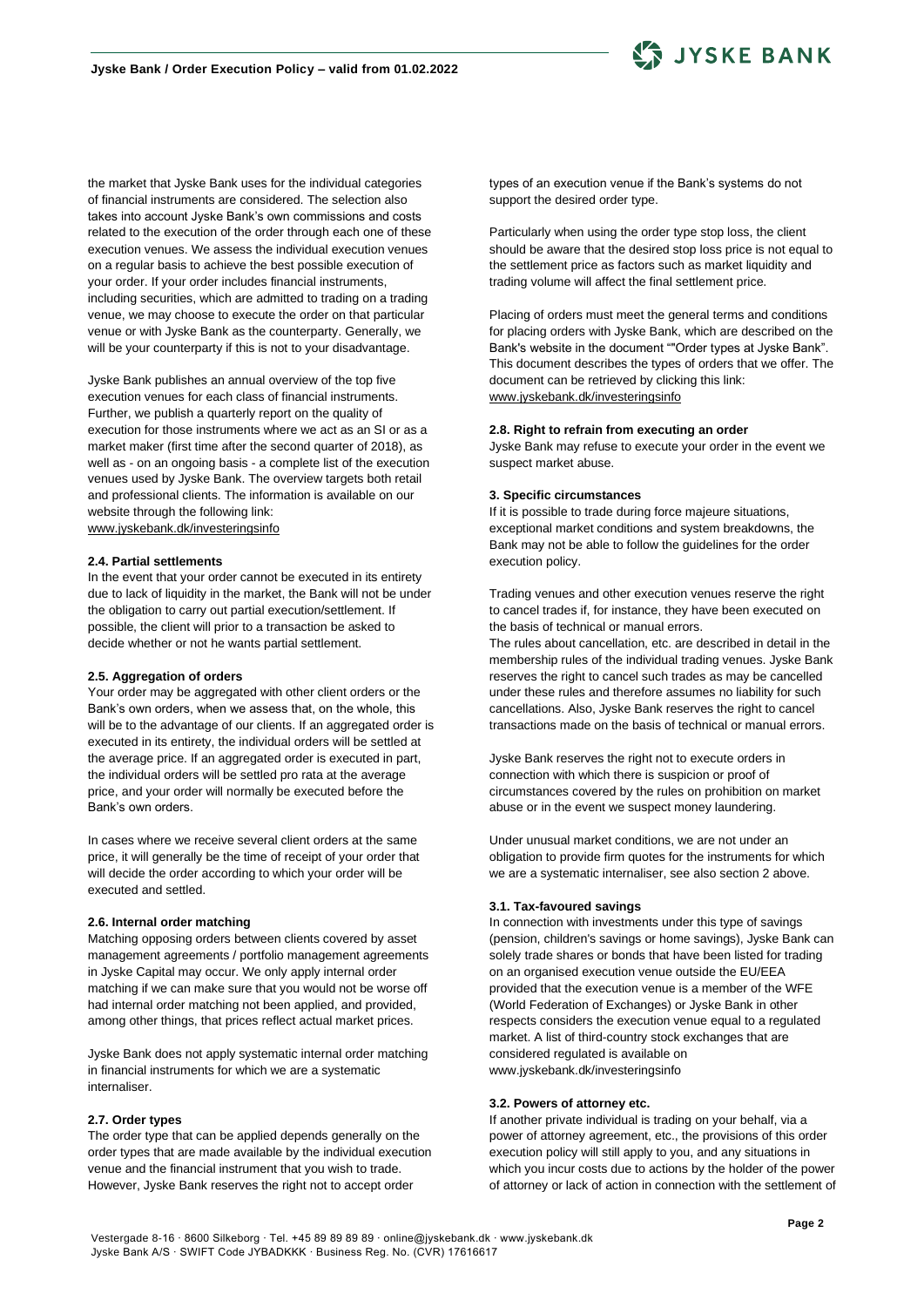

transactions are a matter between you and your holder of a power of attorney and are of no concern to the Bank.

If the holder of a power of attorney is a professional, you will continue being comprised by this order execution policy's section on Settlement of transactions and any situations in which you incur costs due to actions by a holder of the power of attorney or lack of action in connection with the settlement of transactions are a matter between you and your holder of a power of attorney, and are of no concern to the Bank, unless the Bank is the holder of the power of attorney.

## **3.3. Trading under power of attorney and wholesale agreements**

Trading under power of attorney agreements and wholesale agreements may deviate from the guidelines set out in the order execution policy, and reference is made to the terms and conditions governing the individual agreements.

## **4. Special circumstances for handling of orders involving equities and equity-like instruments**

This section describes the circumstances that especially apply in connection with trading involving equities and equity-like instruments. The special circumstances stated below supplement the circumstances described under sections 2) and 3), which will always apply.

You decide how you wish to trade with Jyske Bank. In relation to the individual order types available to you, we refer to our general terms, cf. section 2.7 above.

For all instruments, we have the option to execute your market orders with the Bank as a counterparty. When using market orders, you should be aware that – in contrast to instant orders – delays in settlement can occur in connection with periods without observable prices in the market.

The most relevant best execution factors when executing orders in equities and equity-like instruments is normally the price of the financial instrument and the costs associated with the execution of the order, including any commission and fees. Depending on your needs, the probability of the settlement of the order and the speed of the order execution may also be of material importance.

## **4.1. Trading in equities**

Jyske Bank may assess that the market conditions or the attributes of the order you have placed justify that we divide your order into several smaller orders. This would be the case if your order is large, and we assess a single order execution would have a negative effect on your price.

Jyske Bank is not obliged to quote spot prices for orders in excess of the standard market size. Standard market size is determined on the basis of turnover data published on a quarterly basis by the European Supervisory Authority ESMA.

## **4.1.1. Trading via Smart Order Routing**

A number of our business partners and Nasdaq OMX Denmark, Sweden and Finland offer the possibility of trading via a functionality called Smart Order Routing (SOR) in connection with large cap equities/CCP cleared equities traded through them. We generally make use of these functionalities. SOR is a functionality that can be used in connection with all order types – except for instant orders. When SOR is used, the functionality will search pre-defined execution venues to find the best price for the specific share requested and execute the purchase/sale where the price is best.

### **4.1.2. Trading in foreign equities via e-trading solutions**

When you are offered access to trade foreign equities through our e-trading solutions, your orders are placed with one or several of our business partners and subsequently booked as a trade with Jyske Bank as a counterparty.

## **4.2. Trading in investment association certificates**

When executing orders for investment association certificates, we will trade the order in the market or place the order with the market maker/administrative company behind the investment association/mutual fund or investment association certificate. We may also choose to act as counterparty for the trade, if this is assessed not to be to your disadvantage.

For investment association certificates where we act as an SI, we will make public firm quotes on a regular and continuous basis. In case of events in the market that Jyske Bank considers have a significant effect on the NAV (exceptional market conditions), we reserve the right not to post firm quotes during such periods where a new NAV is being calculated.

# **4.3. Trading in certificates and ETFs**

When you trade certificates admitted to trading on Nasdaq Copenhagen, we will normally execute your order directly in the market. Consequently, you will normally not be trading with us as your counterparty. If your order pertains to foreign certificates, we will execute your order via one of our business partners.

When you trade ETFs, we will normally execute your order via one of our business partners. Consequently, you will normally not be trading with us as your counterparty.

We evaluate our business partners on a continuous basis, including their ability to deliver satisfactory prices, so we can continue to provide best execution to you.

We regularly provide an overview of execution venues we use. The overview is available at Jyske Bank's website at this link: [www.jyskebank.dk/investeringsinfo](http://www.jyskebank.dk/investeringsinfo)

## **5. Special circumstances relating to orders on trading in non-equity instruments**

The special circumstances stated below concerning trading in non-equity instruments supplement the circumstances described under sections 2) and 3), which will always apply.

For non-equity instruments, where Jyske Bank is not an SI, the order may be executed with Jyske Bank as a counterparty on market terms on the basis of the best execution factors. When using market orders you must be aware that – in contrast to instant orders – delays in settlement can occur in connection with periods without observable prices in the market.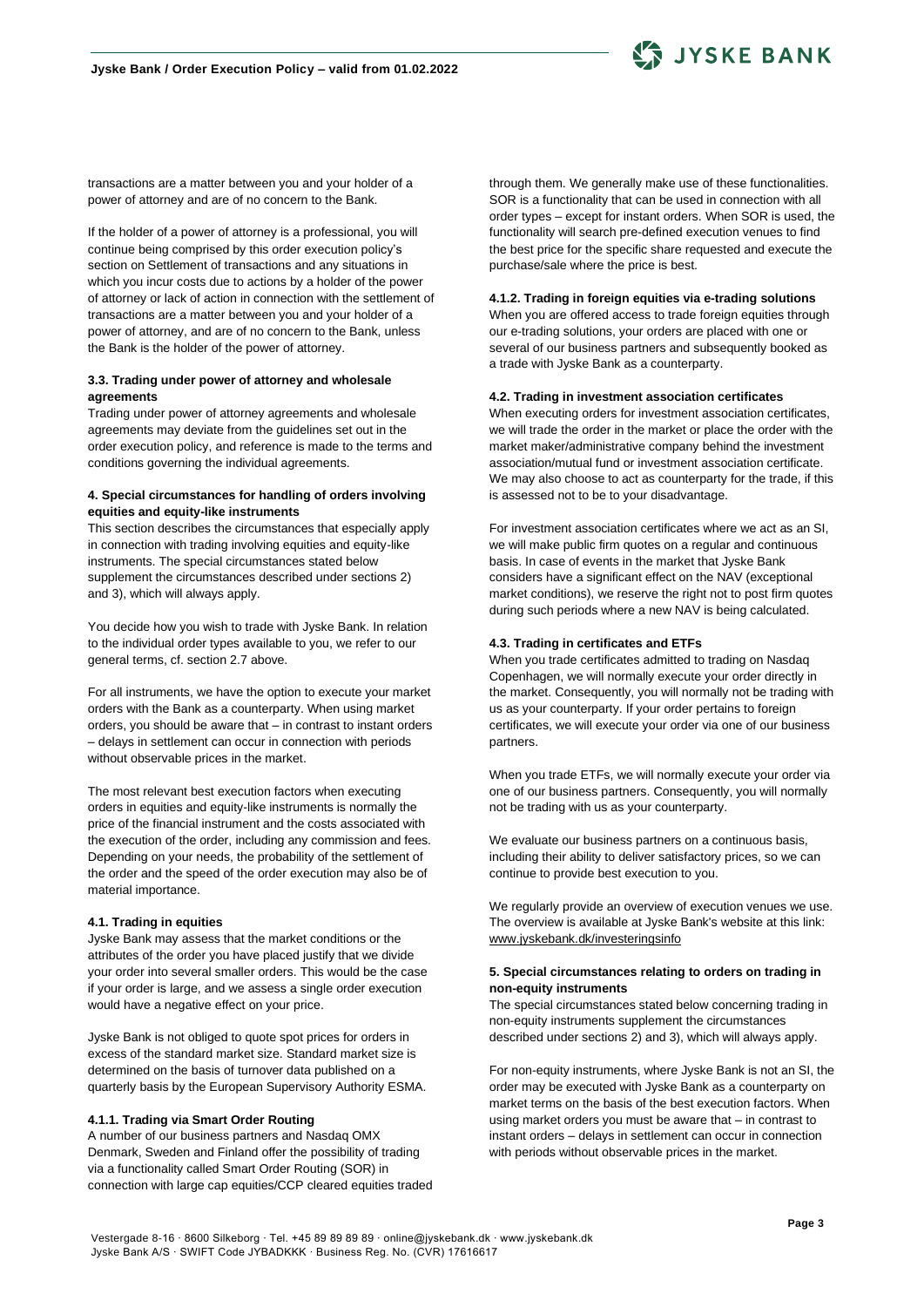

The most relevant best execution factors when executing orders in non-equity instruments are normally the price of the financial instrument and the costs associated with the execution, including any commissions and fees.

Depending on your needs, the probability of the settlement of the order and the speed of the order execution may also be of material importance.

Trading of non-equity instruments often takes place on dealer markets (quote-driven markets). If you are a professional client, the Bank's best execution obligation will, among other things, depend on which party initiated the trade, normal market practice, access to price transparency and the general terms and conditions of your agreement with the Bank.

Are you trading OTC or bespoke products, i.e. financial

instruments that are not admitted to or traded on a trading venue, we will control the fairness of the price by reference to accessible market data and by comparison with similar products.

The pricing of these instruments will typically be based on market value or the value of the underlying assets and other relevant factors in the market. When pricing such products, Jyske Bank will furthermore take into account factors such as the Bank's costs relating to credit risk and operational risk relating to the Bank's offsetting transaction as well as the use of equity when trading with the client.

When Jyske Bank quotes prices of OTC traded financial instruments, an agreement is concluded between Jyske Bank and the client by the client accepting a firm price.

## **5.1. Trading in Danish mortgage bonds**

The price formation on the Danish market for mortgage bonds is normally determined in the institutional market. Consequently, Danish mortgage bonds do not always have an observable market price because they are not traded on the trading venue where they are admitted for trading. Therefore, when you trade with us as a counterparty, our prices are based upon our own internal price models, which - among other things - are built upon accessible market data and models for the future interest-rate development.

For mortgage bonds where we act as an SI, we will make public firm quotes on a regular and continuous basis. In case of events in

the market that Jyske Bank assumes have a significant effect on our internal price models (exceptional market conditions), we reserve the right not to post firm quotes during such periods where our price model is being adjusted.

## **5.2. Trading in corporate and emerging market (EM) bonds**

Client orders relating to corporate and EM bonds are normally executed with Jyske Bank as the counterparty, but can also be executed via our business partners, with due consideration to the best execution factors, or executed directly on a trading venue.

For certain corporate and EM bonds, there is not always an observable market price available. This may be due to lack of liquidity in the market, that the bonds are not traded on the trading venue where the bonds are admitted for trading, or that the bonds are not at all admitted for trading on a trading venue. Therefore, when you trade with us as a counterparty, our prices are based upon our own internal price models, which - among other things - are built upon accessible market data and models for the future interest-rate development.

### **5.3. Trading in government bonds**

The execution of orders for government bonds will normally take place with Jyske Bank as the counterparty, and will not necessarily be executed through our business partners, or on a regulated market.

We consider the price the most important execution factor.

#### **5.4. Listed derivatives**

The execution of orders for listed derivatives will normally take place with Jyske Bank as the counterparty, and will not necessarily be executed through our business partners, or on a regulated market.

We consider the price the most important best execution factor, but speed and probability of settlement may be an important factor depending on your requirement and the risk you wish to minimise.

#### **5.5. Trading in FX derivatives**

Pricing in the FX market takes place on market conditions, which means that the transaction will generally be executed at the price at which we can hedge the transaction at the individual market players. We use recognised external business partners as references in connection with the execution of the client order so that we make sure it is executed at a market price. Moreover, we use Jyske Bank's own reference prices, which have been calculated on the basis of various factors such as volatility and yield curves.

The execution of FX orders will normally take place with Jyske Bank as the counterparty, and will not necessarily be executed through our business partners.

When using Fixing orders for foreign exchange, please see a separate description of this, which is available upon request to Jyske Bank.

The trading price offered to you may include a margin. The margin is set on the basis of the individual client relationship and the market conditions, including volatility and liquidity. We therefore point out that our clients are not necessarily charged the same margin.

### **5.6. Trading in commodity derivatives**

The execution of orders for commodity derivatives will always take place with Jyske Bank as the counterparty, and a transaction will not necessarily take place with our business partners.

The commodity derivative contract, which you trade with us, will therefore always be an OTC instrument, reflecting current market prices for the commodity in question. Therefore, you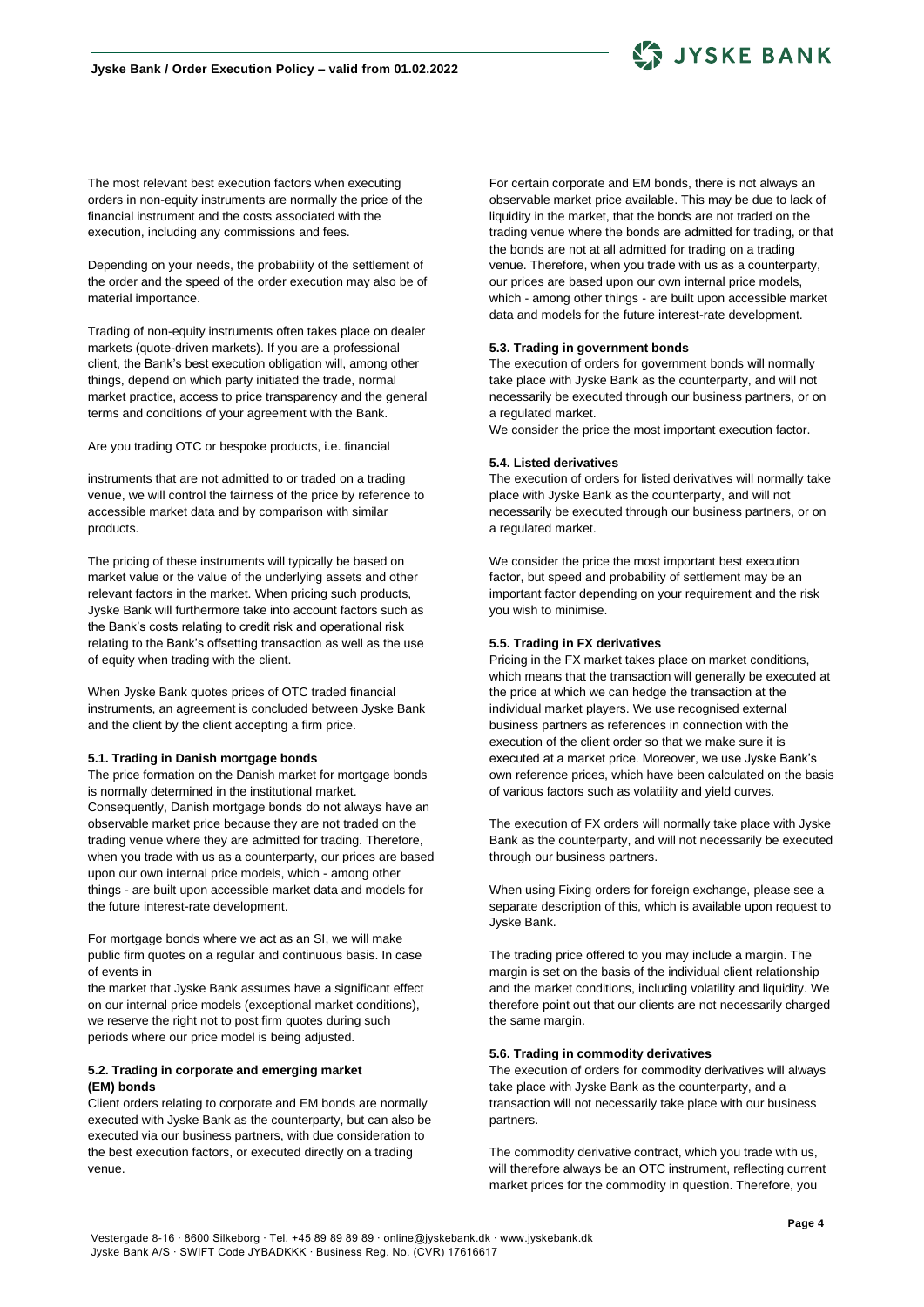

will normally not have the option to trade exchange traded commodity derivatives with us.

The pricing of commodity swaps and commodity futures is based on market values, and the transaction will be executed at the price at which we can hedge the transaction in the market. We use recognised external market players as references in connection with the execution of orders.

## **5.7. Interest-rate derivatives**

The pricing in the market for interest-rate derivatives is based on market values, and the order will generally be executed at the price at which we can hedge the transaction in the market or though counterparties in the interbank market. We can also use Jyske Bank's own price models to calculate a price for orders where the price will be calculated on the basis of market factors such as FX rates, volatility and yield curves.

The execution of orders for interest-rate derivatives will generally take place with Jyske Bank as the counterparty, and a transaction will not necessarily take place with our business partners.

We consider the price the most important best execution factor, but speed and probability of settlement may be an important factor depending on your requirement and the risk you wish to minimise.

#### **5.8. Repo transactions**

When you enter into repo transactions (securities financing transactions) with Jyske Bank, you will always trade with us as the counterparty.

We consider the price the most important execution factor. The price is primarily determined on the basis of the underlying assets, volatility in the markets, and the size of the transaction as well as credit and yield curves.

## **5.9. Structured products**

The execution of orders for structured products will generally take place with Jyske Bank as the counterparty, and a transaction will not necessarily take place with our business partners.

We consider the price the most important execution factor.

## **6. Special circumstances relating to portfolio management** When Jyske Bank provides portfolio management services to you, we are obliged to act in your best interest, and we therefore always follow this order execution policy.

The portfolio management services offered by Jyske Bank are generally provided by Jyske Capital, which is a business unit of Jyske Bank A/S, operating independently of the other activities of Jyske Bank. As such, Jyske Capital uses a number of business partners not used by the other business units of the Bank.

Jyske Capital evaluates the business partners it uses on a continuous basis and publishes a list of these business partners.

## **7. Settlement of transactions**

Jyske Bank handles the settlement of your securities in connection with transactions made with us. In other words, we ensure that the securities you have bought are safely deposited in your custody account. Similarly, we make sure that securities you have sold are withdrawn from your custody account. Both transactions take place on the value date, which is usually two business days after your purchase/sale.

Derivatives transactions are a contract between you and us, and trading and execution takes place simultaneously.

### **7.1. Third-party trading and settlement**

### **7.1.1. Clients holding custody accounts with Jyske Bank**

If you have a custody account with Jyske Bank and you trade with another counterparty than us, we will only handle the settlement to and from your custody account by depositing or withdrawing on the basis of instructions received from you and the counterparty you have traded with. As such, we are not to be considered a party of the transaction.

To ensure timely settlement, we must receive adequate information about transactions made and the required settlement details no later than on 12 noon on the day before the value date. If we do not receive the relevant settlement details within the deadline, we may refuse to settle the transaction. This may lead to errors in the settlement of the transaction, and you may be required to cover any costs, etc. The settlement details should be sent to settlement@jyskebank.dk.

**7.1.2. Clients without custody accounts with Jyske Bank** If you do not have a custody account with Jyske Bank and you trade with us, we will settle transactions made against your custodian bank, which handles the final settlement to your custody account.

To ensure timely settlement, you must prior to placing the order disclose the required settlement details (SSI) to us, and we must subsequently exchange adequate trading information about the specific transaction.

If we do not receive the relevant settlement details within the deadlines set out below, it could lead to errors in the settlement of the transaction, and you may be required to cover any costs, etc.

## **7.1.2.1. Retail clients**

If, contrary to expectations, we have not already received the required settlement details and exchanged adequate trading information with you at the transaction date, as a retail client you must send all relevant settlement details to us on the first business day after the date when the transaction took place.

#### **7.1.2.2. Professional clients and eligible counterparties**

If, contrary to expectations, we have not already received the required settlement details and exchanged adequate trading information with you at the date of transaction, you must inform us in writing about these details no later than at 4:00pm on the transaction date. If you reside in a time zone more than two hours different from our time zone, or if you have traded after